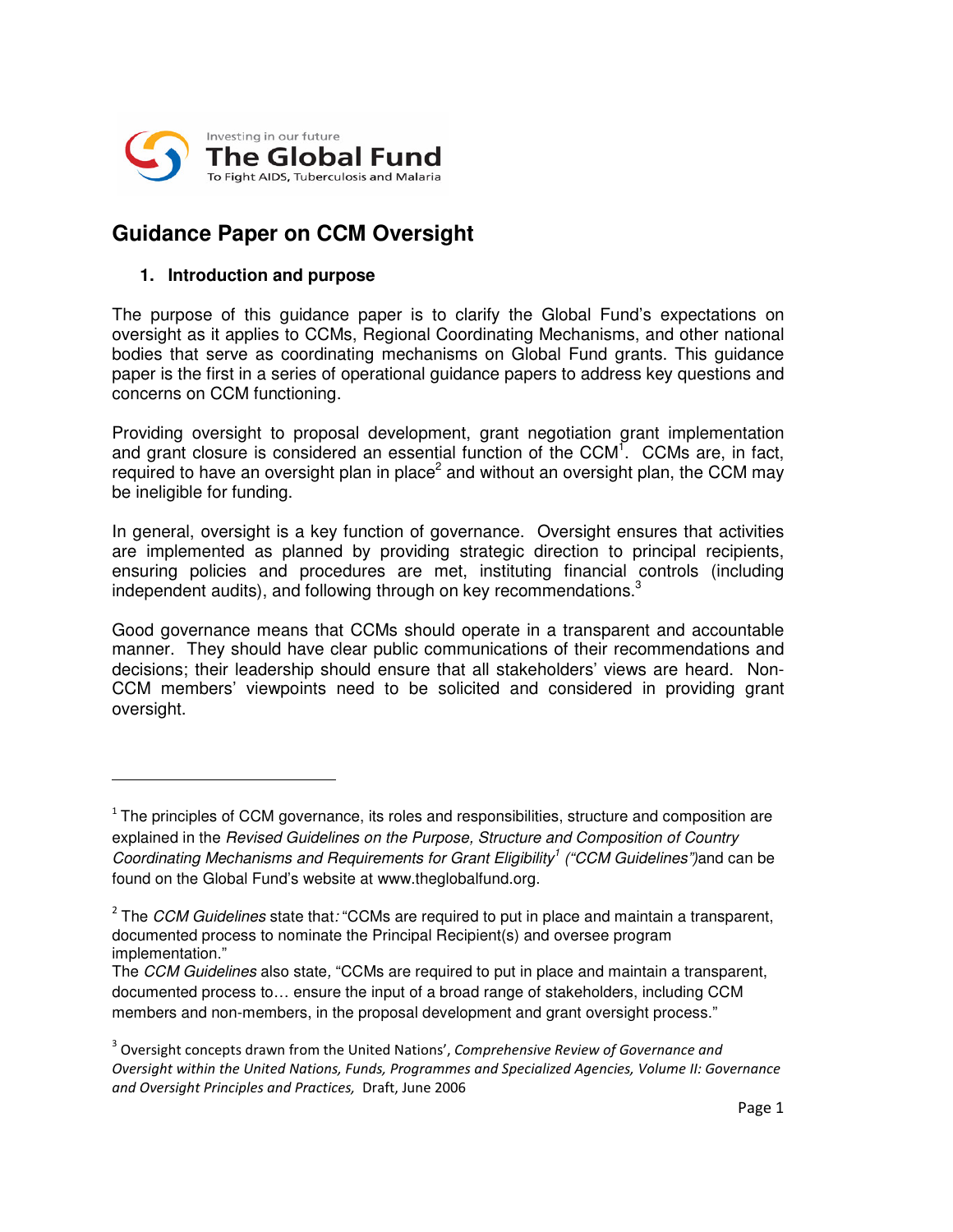Each CCM is responsible to develop its own management solutions to grant implementation processes. In order to manage these activities effectively, the Global Fund highly recommends that CCMs establish clear operating procedures and guidelines (e.g. defining membership selection, voting procedures, etc.) These governance manuals help ensure that CCMs operate in a way that is understood and agreed upon by all members and stakeholders.

# **2. Principles of CCM oversight**

<u> 1989 - Johann Stein, mars et al. 1989 - Anna ann an t-Anna ann an t-Anna ann an t-Anna ann an t-Anna ann an t-</u>

The core principle of oversight is to ensure that resources—financial and human—are being used efficiently and effectively for the benefit of the country.

While the CCM is ultimately responsible for the success or failure of procuring funds and ensuring their proper implementation, the Global Fund recognizes that all entities (CCM, PR, SRs, LFA, and Secretariat) work towards the same programmatic goals in order to reduce the impact of HIV/AIDS, TB, and malaria. CCMs have the unique responsibility to orchestrate the overall country management of Global Fund grants. This necessitates having a clear oversight plan in place

Providing oversight is a core responsibility of the CCM and each member should be able to commit sufficient time to understand grant performance in order to make responsible recommendations. However, the Global Fund also realizes that CCM members often have busy schedules since they have many other responsibilities. This fact underscores the importance of having well-planned CCM meetings and clear *oversight processes* that make the best use of time spent on CCM oversight functions. Equally important in the oversight process, the PR has a responsibility to provide timely, updated reports to the CCM; the CCM has a responsibility to review these reports, analyze the information received, and provide guidance to the PR(s) on grant implementation.

# **3. The Difference between Oversight and Monitoring and Evaluation**

The CCM is a new and unique structure that has few parallels to other governing bodies. Some compare the CCM to a corporate or NGO board of directors while others find it useful to compare the CCM to a Parliament or national advisory board. Still others prefer the image of a helicopter that hovers above and can view the forest and not just the trees. None is a perfect match. A board of directors sets the direction of the organization and ensures that key performance indicators are being met. A Parliament, oversees the execution of work by the government to ensure that the government is on track with its stated agenda. A helicopter gives a visual image of oversight but lacks a governance framework. Regardless of the analogy, the CCM's role is to focus on the "big picture" and ensure that performance-based funding is on track; it is not supposed to focus on the day-to-day details of grant implementation.

The CCM and the PR have complementary roles. The CCM's oversight role is different from the PR's responsibility to monitor and evaluate the implementation of grants<sup>4</sup>.

 $4$  Unfortunately, the terms "oversight" and "monitoring" are often used interchangeably across many different professional settings, and they are translated differently between the six official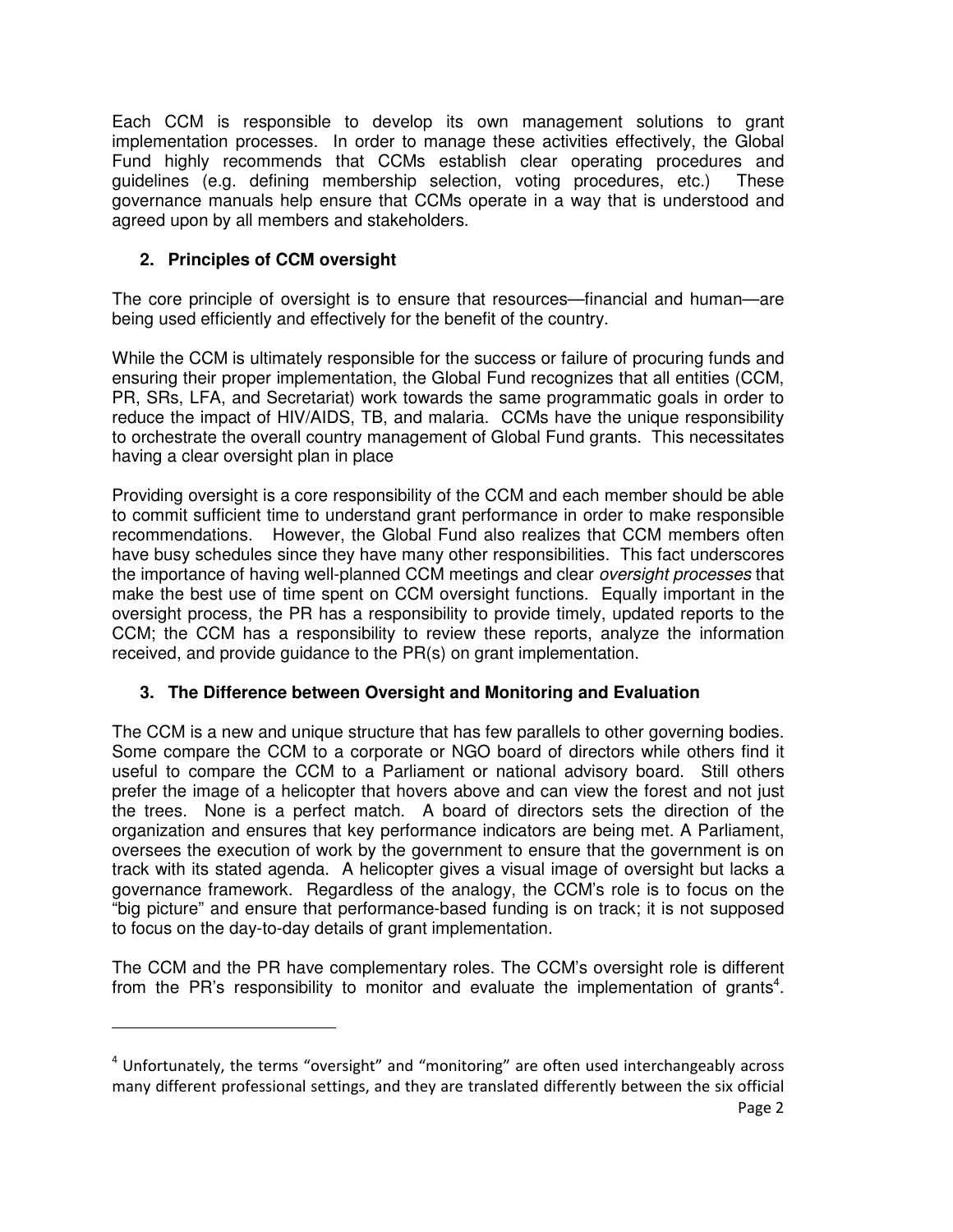Oversight requires the CCM to understand how the grants are working, follow progress and challenges, and make recommendations to the PR on improving performance. Oversight is one type of monitoring, focused on governance and understanding the big picture. The CCM is responsible for understanding grant implementation at the macro level, but does not need to immerse itself in the micro details, which is the responsibility of the PR. This is particularly important now that the average CCM oversees four grants, and several CCMs manage between 10 and 17. Having a well-designed, clear oversight *plan* is critical to overseeing grant implementation.

In contrast, monitoring is the tracking of the key elements of program/project performance, usually inputs and outputs, through record-keeping, regular reporting and surveillance systems as well as health facility observation and surveys." <sup>5</sup> Monitoring is often more detailed than oversight and focuses on measuring adherence to targets. Oversight ensures that monitoring is being done, that results are being reported, and the program is meeting its targets. Evaluation "is the episodic assessment of the change in targeted results related to the program or project intervention." 6

Since oversight focuses on the macro level, CCMs should consider the following overarching questions:

- Finance. Where is the money? Is it arriving on time? Is it being distributed properly, and promptly? Who is benefiting?
- Procurement. Are the drugs, bed nets, laboratory supplies, etc. going where they need to go? Are implementers getting them on time? Is the distribution system safe and secure? Are patients receiving them?
- Implementation. Are activities on schedule? Are the right people getting the services they need?
- Results. Are targets being met?
- Reporting. Are reports being submitted accurately, completely and on time?
- Technical Assistance. Where are the grant implementation bottlenecks \*e.g. procurement, human resources, etc.)? What technical assistance is needed to build capacity and resolve problems? What is the outcome of technical assistance?

#### **4. The CCM's oversight role**

An oversight plan can range from simply following grant resources to a more comprehensive management plan that involves detailed communications strategies and complicated committee structures. CCM oversight is challenging because its

<u> 1989 - Andrea Santa Andrea Andrea Andrea Andrea Andrea Andrea Andrea Andrea Andrea Andrea Andrea Andrea Andr</u>

http://www.theglobalfund.org/pdf/guidelines/pp\_me\_toolkit\_en.pdf.

languages of the United Nations. Recognizing that there is no universally accepted definition of the difference between oversight and monitoring, this paper intentionally simplifies the distinction as a guide for CCMs to better understand their oversight responsibilities.

 $^5$  Monitoring and Evaluation Toolkit: HIV/AIDS, Tuberculosis and Malaria, January 2006,

 $^6$  Monitoring and Evaluation Toolkit: HIV/AIDS, Tuberculosis and Malaria.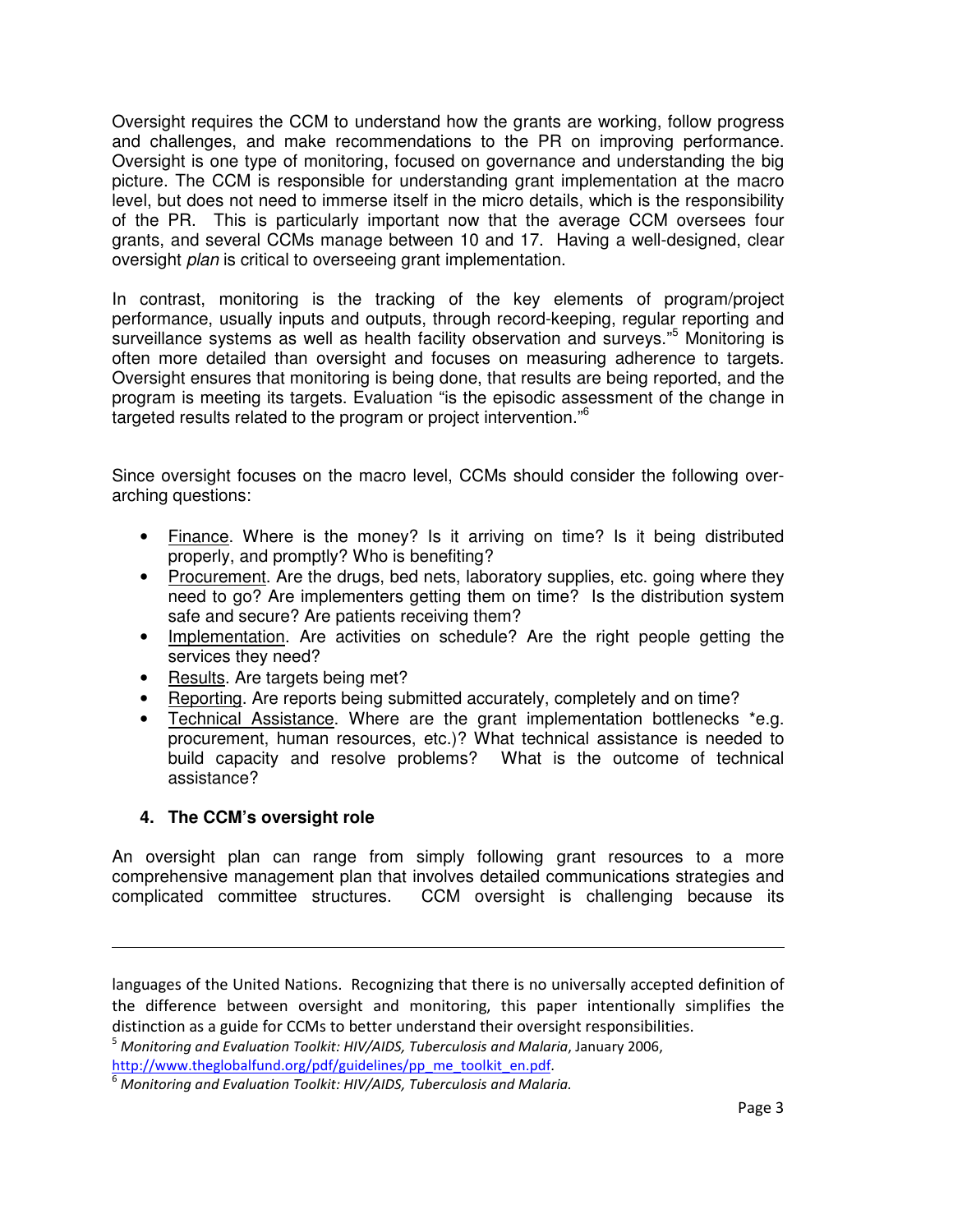architecture of responsibility is both new and different within the traditional global arena of funding agencies and mechanisms.

While the CCM has the responsibility to provide oversight, the contractual relationship for the proper disbursement of funds is between the PR and the Global Fund Secretariat—not the CCM. This arrangement is different from most contractually-based oversight relationships and can seem to be even more complicated since the local fund agent, on behalf of the Secretariat, reviews the PR's performance and verifies data<sup>7</sup>. The PR in turn conducts its own oversight of sub-recipients who implement activities. Additionally, in some countries, SWAps and other types of harmonized health systems or common funding mechanisms may have other procedures already in place that the CCM can and should use to meet its oversight responsibilities. A better description of how information-sharing should take place between the PR, LFA, and the CCM can be found in *Communications Protocol for Local Fund Agents* 8 .

A key responsibility of the CCM, that has significant implications to its oversight role, is selecting a PR(s). This important decision has long term consequences that should not be underestimated. A similar analogy from the private sector is when an organization hires a new executive director. Generally the organization does so with conscious deliberation, assessing the candidates' qualities, skills, and merits to make sure that the best possible individual is selected. Similarly the CCM nominates the PR who is then contracted to implement grants and to do so according to performance-based objectives. Choosing wisely one's PR is also important because the PR often selects the subrecipients who implement the bulk of program activities. Clearly it is important for the CCM to have confidence in its Principal Recipients.

It is the CCM's responsibility to oversee the PR, but not to implement the grant. The level of oversight by the CCM will be determined by each country. However, all CCMs must find a way to balance their oversight activities (i.e. the requests for information, number and length of site visits) with the contractual responsibility of the PR to achieve grant targets.

Oversight expects that the CCM will look at long-term grant performance while leaving the PR to be the day-to-day implementer.

Since CCM members are drawn from a wide social spectrum, they can and should bring their professional experience and networks forward to improve grant implementation. For example, NGO representatives on the CCM can give in-depth contextual understanding to performance data; government representatives might be able to help navigate complex customs regulations in order to avoid long delays in procurement supply; private sector CCM members might bring best practices in accounting or management that could be useful to both the CCM itself and the PR. Most CCMs contain a wealth of information, key relationships and skills, and these should be tapped

 $^7$  For more information on the role of the LFA and its relationship to the PR and the CCM, go to http://www.theglobalfund.org/en/about/structures/Ifa/.

<sup>&</sup>lt;sup>8</sup> http://www.theglobalfund.org/en/files/about/structures/lfa/background/GFPolicy/LFA\_Incountry\_Communications\_Protocol.pdf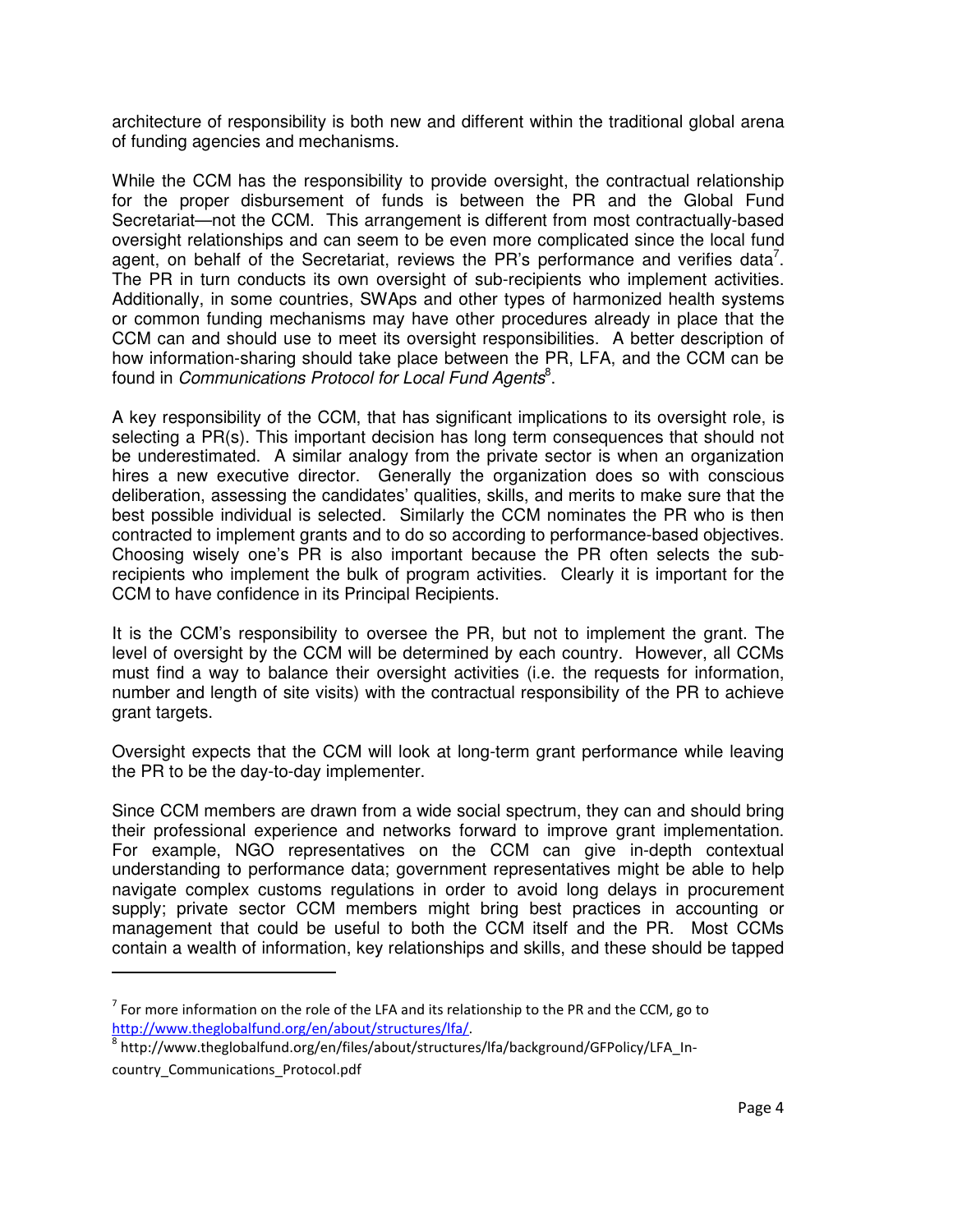to help the PR resolve issues that it cannot resolve itself. The CCM can and should make use of its relationships in order to resolve grant implementation problems.

# 4.1. Areas of Oversight

# *Proposal Development*

The CCM ensures that adequate resources (human, financial, and technical) are available to develop successful proposals. In this role, the CCM coordinates proposal development and selects one or more PRs.

As part of the requirements for funding eligibility, the CCM must ensure that a wide range of stakeholders, not only CCM members, participate in the proposal development *and* oversight process. By involving non-CCM members, the CCM ensures broader national support, reinforces the objectivity of decision-making, and improves the quality of proposals.

#### *Grant Negotiation*

Once a proposal has been approved, a grant agreement is then signed with the PR(s) within one year, unless an extension is given. While most of the communication during this negotiation occurs between the proposed PR(s), the LFA, and the Secretariat, the CCM should *oversee* the negotiation process to ensure it is on track, identify where to find technical support if needed, and monitor any changes that are being made to the proposal. The CCM should understand fully the grant agreement before it is signed, so all members know the key program activities, targets, and budget before implementation begins.

#### *Grant Implementation*

Grant oversight is conducted in the following ways, ideally, on a quarterly basis:

- Know your grants. All CCM members should know what key grant implementation problems exist. They should have a clear plan with the PR for following-up their resolutions. The CCM should receive from the PR copies of all disbursement requests, quarterly reports, annual budgets and work plans, monitoring and evaluation plans, the annual PR audit and any other audit performed. However, this can be a huge amount of information to absorb. Some CCMs have dealt with this "information overload" by developing a *system* to identify only the key issues relevant to overall program success, not program monitoring.
	- o Summary Documents. In Tanzania, for example, the CCM Secretariat compiles a summary report or "dashboard" tool that shows PR achievement on performance indicators, financial management, and program management<sup>9</sup>; it allows the CCM to quickly spot where success

 $^9$  Link to Tanzanian dashboard example.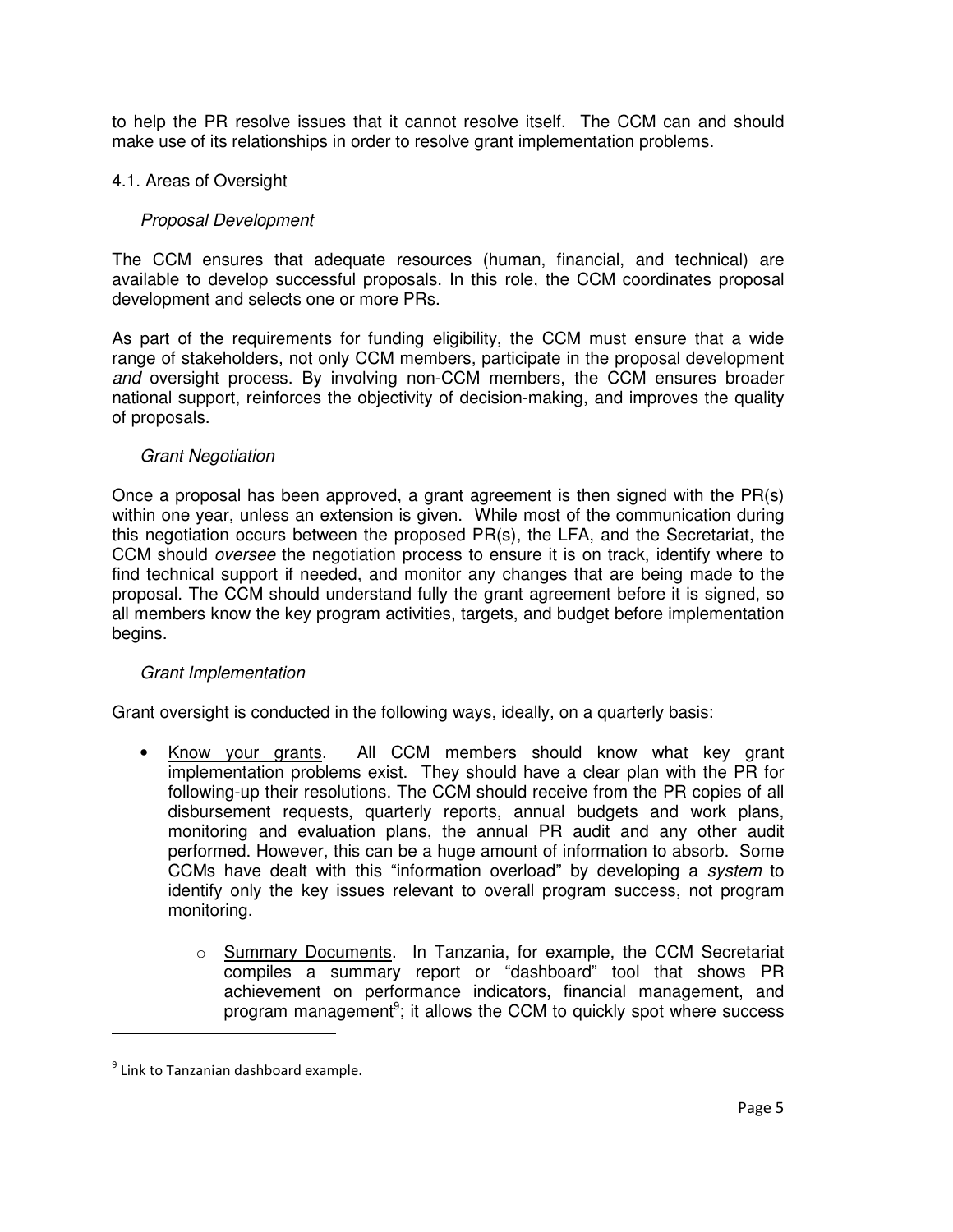has taken place (green) and where problems exist requiring special attention (yellow and red).

- $\circ$  Conduct site visits. All CCM members should have opportunities to participate in site visits. Case studies in Ethiopia, Zambia, and Tanzania, all demonstrate that visiting sites where grant activities are taking place is an essential element in the CCM's oversight plan. These visits should give members an *overall sense* of program achievement and challenges so they can (1) provide better guidance to PRs, and (2) lend credibility and stature to the grants themselves. These are not monitoring and evaluation site visits. Those should be conducted by the PR. Some CCMs delegate this task to a sub-committee which then reports back to the entire CCM. When it is a subcommittee performing this function, the CCM should have a rotation policy to ensure that, at some reasonable point in time, *all* CCM members will share this important responsibility.
- Support the PR. The PR(s) and CCM have a common goal of working together to fight HIV/AIDS, TB and malaria. The PR and CCM must work cooperatively to make the programs work.
- Approve major changes<sup>10</sup>. The CCM is responsible for approving changes to the Scope and/or Scale of Performance Frameworks in Board Approved Proposals or signed Grant Agreements, as well as changing the PR, if necessary<sup>11</sup>.
- Facilitate technical assistance. The CCM should use its collective expertise to ensure that adequate technical assistance can be identified and provided to

 $^{10}$  Such changes could be either Material or Non Material and made at:

- (a) the time the CCM submits its Request for Continued Funding ("Phase 2 Request"); or
- (b) any other time during the implementation of a proposal (including grant negotiation). CCMs will be required to endorse the revised work plan, budget and Performance Framework.

Changes are classified as 'Material' if their consequences affect the achievement of goals, objectives or key service delivery areas of the program, or will otherwise shift the balance of program activities in the Performance Framework.

 $11$  Recommending a change in a Principal Recipient is an extreme measure to be used only if the PR has been unable to improve performance based upon the recommendations of the CCM and the Global Fund Secretariat. Before the CCM arrives at this decision, it should have been clear with the PR that it is concerned about program implementation. Ideally, this should be communicated well before the Phase 2 request is due, and both the CCM and the PR should be in agreement on what steps are needed to improve grant performance. Changing a PR is a rare but sometimes useful way of improving grant performance, but is considered to be a last resort. CCMs should first work closely with PRs to improve performance, arrange for technical assistance, and find other ways of putting grant performance back on track.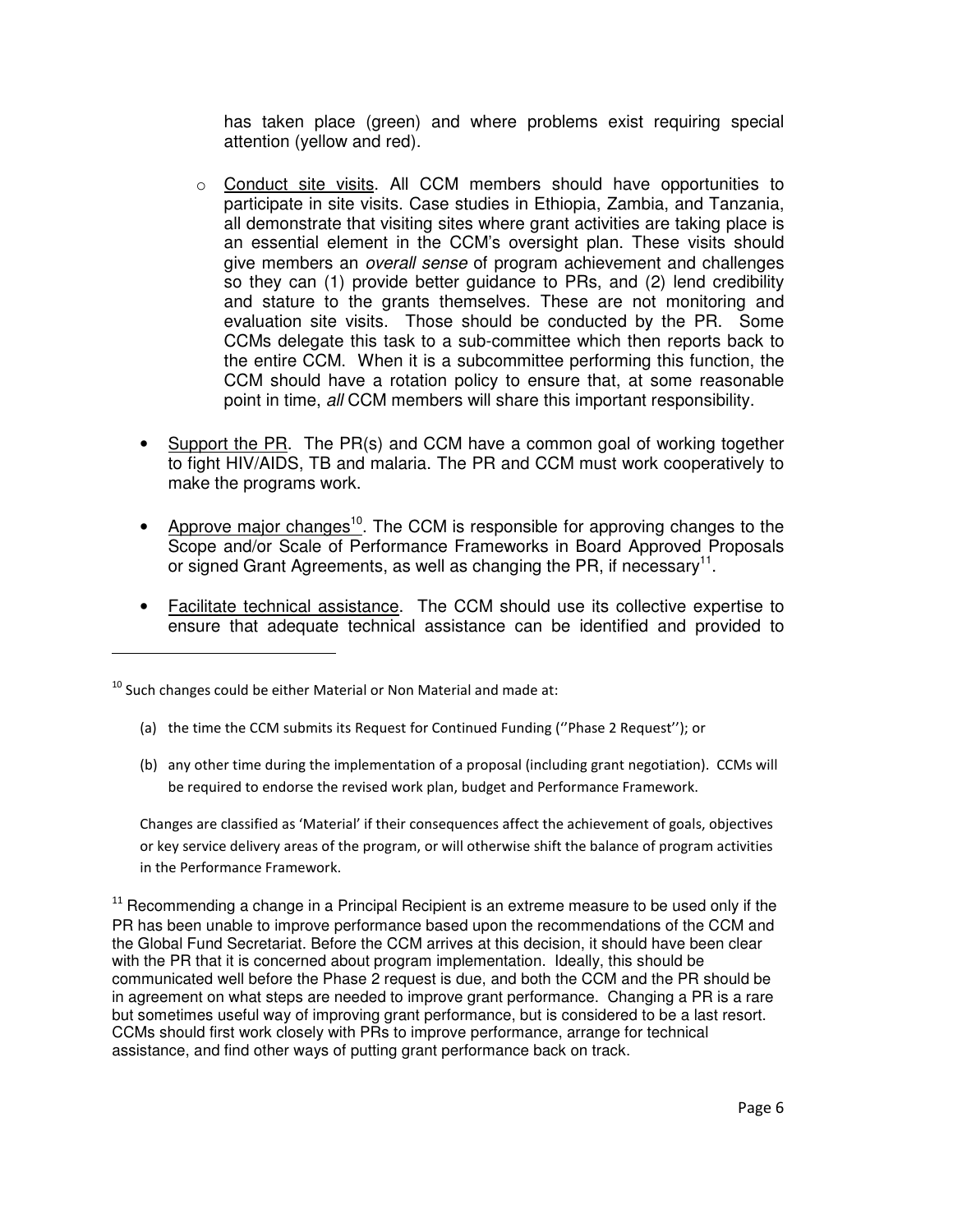address program challenges. The CCM should work closely with the PR to identify TA needs and coordinate the provision of TA.

## *Phase 2 and RCCs*

The CCM prepares the Request for Continued Funding at Phase 2, and the CCM has the responsibility to revise the requested funding amount and/or select a different PR(s). Both decisions must be based on a firm understanding of grant performance. Reaffirming and reselecting the PR is a key aspect of oversight, and the decision must be based on regular oversight that has taken place during the entire grant performance period.

The CCM may also prepare, if eligible, a revised proposal on invitation by the Secretariat for continuation funding called the "Rolling Continuation Channel". This is a simplified funding model that rewards high performing grants with additional funding for up to six more years depending on approval from the TRP. Similar to Phase II, in order for CCMs to submit successful continuation proposals, they must know the program status of what has come before.

# *Donor Coordination and Alignment with Health Systems*

CCMs should find every possible way to use or build onto pre-existing national oversight plans in order to avoid duplication of efforts. Particularly in countries where SWAps or common funding mechanisms (CFMs) are in place, these mechanisms' coordinating bodies can address the oversight responsibilities identified in this guidance paper as long as they address the Global Fund's CCM minimum requirements and the performance indicators that were originally negotiated in the grant agreement. The biggest challenge is accommodating performance-based assessments within nationally aligned systems that address a different set of goals and objectives. This has been a complicated negotiation in a few countries, but solutions are being found<sup>12</sup> and it is a "work in progress."

#### *Grant Closure*

<u> 1989 - Johann Stein, mars et al. 1989 - Anna ann an t-Anna ann an t-Anna ann an t-Anna ann an t-Anna ann an t-</u>

The oversight role of the CCM during grant implementation continues during the grant closure period. The same level of rigor and oversight is required since the CCM is responsible for endorsing the Close-Out Plan and Close-Out Budget, including the PR's plan for distribution or disposal of program assets. Furthermore, the CCM may submit a Request for Continuity of Services where people are receiving life-saving treatment and where alternative sources of funding have not been identified to continue patients on treatment.

 $^{12}$  Examples of harmonization and alignment in providing grant oversight can be found in Rwanda, Mozambique, Tanzania, Zambia, and Malawi. See case study reports from October 2007 (Mozambique and Malawi).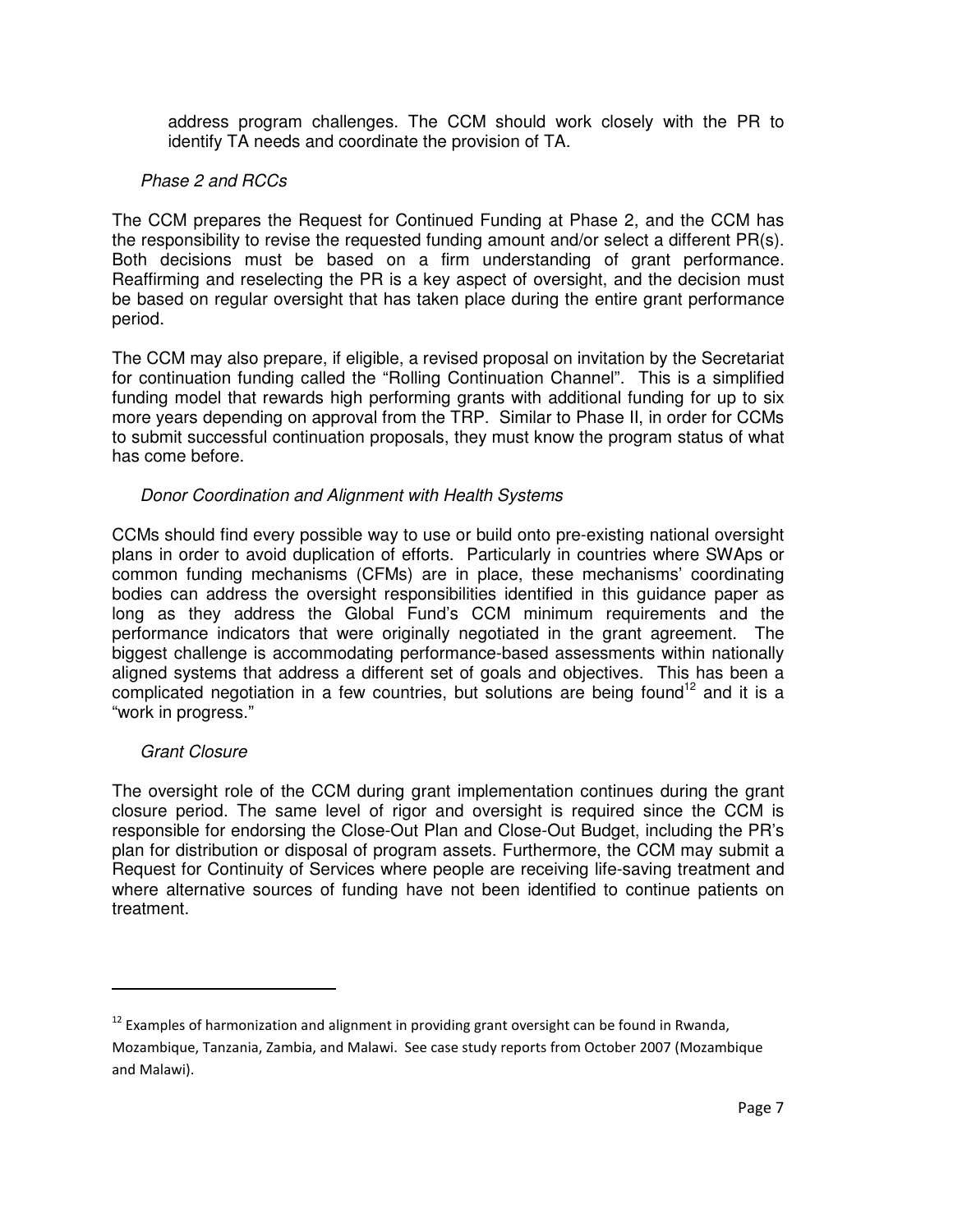#### *4.2. Oversight Plan*

<u> 1989 - Johann Stein, mars et al. 1989 - Anna ann an t-Anna ann an t-Anna ann an t-Anna ann an t-Anna ann an t-</u>

**There must be an oversight plan in place to review Global Fund grants**. Since good governance is a precursor to good grant performance, CCMs, RCMs and sub-CCMs need to have an oversight plan in place in order to meet the Global Fund's eligibility criteria for funding. While each plan will be different, the Global Fund suggests they include these basic features:

- Regularity. Oversight activities should be conducted on a quarterly basis. The plan should provide information on who performs these activities and when oversight will be conducted and completed.
- Methods. Oversight plans should be developed in conjunction with the PR(s), include periodic site visits (e.g. every six months), review PR reports (e.g. every CCM meeting), and facilitate technical assistance and systems analysis $^{13}$ .
- Follow-up. Procedures to ensure that action items are followed up. Who is responsible to communicate back to the CCM that actionable recommendations have been addressed?
- Informed membership. All CCM members should understand their role on the CCM and the basic principles of the Global Fund. An annual workshop or "retreat" is recommended and provides excellent opportunities for all members to discuss outstanding issues, and to find ways of improving CCM performance.
- Rules of engagement. All CCMs should have a governance manual or a "constitution" that explains the roles and responsibilities of each member, and explains how the CCM will conduct oversight and conflict mitigation. This manual should be periodically reviewed and revised as needed to improve CCM oversight.
- CCM Management. Most CCMs now have a dedicated Secretariat (or staff) to prepare meetings and site visits, organize proposal development, organize member elections, etc. The CCM, either as a whole or through an executive committee, needs to ensure that its Secretariat staff is adequately trained and is able to carry out its duties.
- Appropriate committees. The oversight role is strengthened when CCMs have few, but well-defined committees. Many successful CCMs establish expert technical committees that focus on proposal development or program implementation. CCMs should not have too many committees as they can complicate operations and lead to confusion of roles. Common committees of well-functioning CCMs include Executive Committees (which can take interim decisions between formal CCM meetings), Finance and Audit Committees, Oversight or Reporting

 $^{13}$  Systems analysis means reviewing and analyzing how health systems in the country are responding to the challenge of HIV/AIDS, TB and malaria, and the impact of Global Fund programs on health systems. The CCM should be constantly looking for ways of minimizing the impact of the three diseases on health systems and conducting health systems strengthening activities where they would be effective and practical.